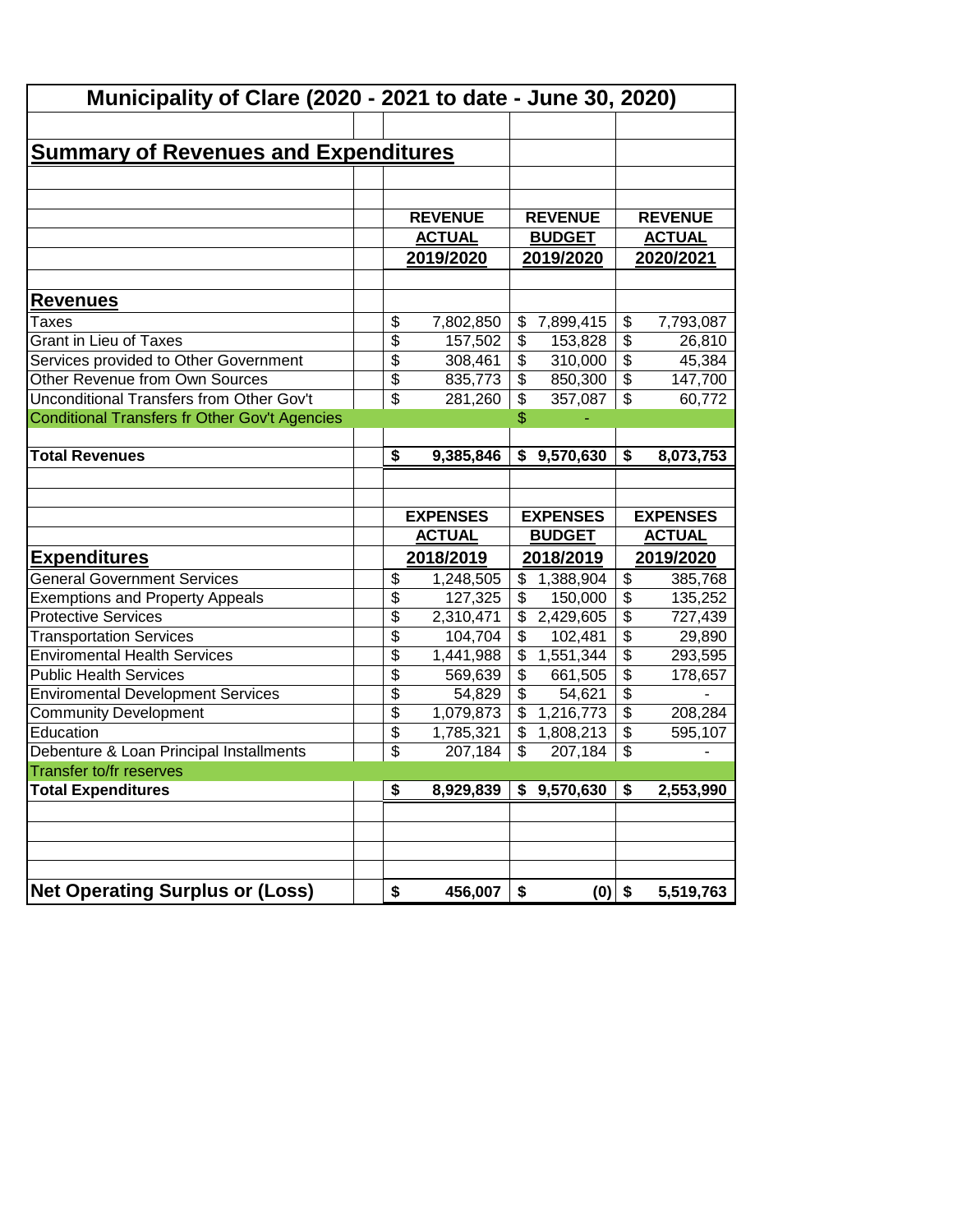|                 | Municipality of Clare (2020 - 2021 to date - June 30, 2020) |                        |                        |                                      |                        |
|-----------------|-------------------------------------------------------------|------------------------|------------------------|--------------------------------------|------------------------|
|                 |                                                             |                        |                        |                                      | Page 2                 |
|                 |                                                             |                        |                        |                                      |                        |
| <b>Revenues</b> |                                                             |                        | <b>REVENUE</b>         |                                      |                        |
|                 |                                                             | <b>ACTUAL</b>          | <b>BUDGET</b>          |                                      | <b>ACTUAL</b>          |
| <u>Acc #</u>    |                                                             | 2019/2020              | 2020/2021              |                                      | 2020/2021              |
|                 | <b>Taxes</b>                                                |                        |                        |                                      |                        |
| 11100           | <b>Assessable Property</b>                                  |                        |                        |                                      |                        |
| 11110           | <b>Residential Tax</b>                                      |                        |                        |                                      |                        |
| 11120           | <b>Commercial Tax</b>                                       | 4,903,475<br>1,409,006 | 5,020,669<br>1,413,264 | \$<br>$\boldsymbol{\theta}$          | 5,020,669<br>1,413,264 |
| 11151           | Resource Tax                                                | 456,467                | 431,107                | $\overline{\boldsymbol{\theta}}$     | 431,136                |
| 11153           | Forest Property taxes (-50,000 acres @ .25)                 | \$<br>24,980           | 24,980                 | $\frac{1}{2}$                        | 24,991                 |
| 11154           | Forest Property taxes (+50,000 acres @ .40)                 | \$<br>8,462            | 8,462                  | $\boldsymbol{\theta}$                | 8,248                  |
| 11182           | Area Rate Collected for Fire Depts (5¢ uniform rate)        | 291,930                | 296,240                | $\overline{\boldsymbol{\theta}}$     | 296,704                |
| 11182           | Area Rate Collected for Fire Truck (6¢ uniform rate)        | 350,284                | 355,490                | $\overline{\boldsymbol{\mathsf{s}}}$ | 355,490                |
| 11290           | Area Rates - Street Lights                                  | 22,732                 | 23,275                 | $\boldsymbol{\theta}$                | 23,379                 |
|                 | <b>Sub-Total</b>                                            | 7,467,336              | 7,573,487              | \$                                   | 7,573,881              |
|                 |                                                             |                        |                        |                                      |                        |
| 11400           | <b>Business Property</b>                                    |                        |                        |                                      |                        |
| 11420           | Based on Revenue - Aliant                                   | 29,901                 | 28,000                 | \$                                   | 27,745                 |
| 12430           | NS Power Inc. (Grant in lieu of taxes)                      | 5,123                  | 5,123                  | $\boldsymbol{\theta}$                |                        |
| 11431           | NSFM - Nova Scotia Power (HST Rebate)                       | 13,488                 | 13,000                 | \$                                   |                        |
|                 | <b>Sub-Total</b>                                            | 48,512                 | 46,123                 | \$                                   | 27,745                 |
|                 |                                                             |                        |                        |                                      |                        |
| 11900           | <b>Other Taxes</b>                                          |                        |                        |                                      |                        |
| 11910           | Deed Transfer Tax                                           | \$<br>111,082          | 105,000                | \$                                   | 17,742                 |
| 11185           | Private Road Maintenance (By-Law 34)                        |                        | 4,600                  | $\frac{1}{2}$                        | 4,600                  |
|                 | <b>Sewer Services Charges</b>                               |                        |                        |                                      |                        |
| 11184           | Church Point - Sewer Services (236Ux\$200)                  | 46,800                 | 47,200                 | \$                                   | 46,600                 |
| 11210           | Meteghan/Mriver/MCentre - Sewer Serv (510Ux\$200)           | 102,000                | 102,000                | $\overline{\boldsymbol{\theta}}$     | 101,400                |
| 11214           | Church Point - Sewer Frontage                               | 1,261                  | 1,261                  | \$                                   | 1,261                  |
| 11215           | Belliveau Cove - Frontage                                   | 4,000                  |                        |                                      |                        |
| 11216           | Meteghan River/Centre Ext - Frontage Charges (residentia    | 8,659                  | $6,344$ \$             |                                      | 6,459                  |
| 11211           | Belliveau Cove - Sewer Services (67Ux\$200)                 | 13,200                 | 13,400                 | $\boldsymbol{\mathsf{S}}$            | 13,400                 |
|                 | <b>Sub-Total</b>                                            | 287,002                | 279,805                | \$                                   | 191,462                |
|                 |                                                             | 7,802,850              | 7,899,415              | \$                                   | 7,793,087              |
|                 |                                                             |                        |                        |                                      |                        |
|                 | <b>Grants in Lieu of Taxes</b>                              |                        |                        |                                      |                        |
| 12100           | <b>Federal Government</b>                                   | \$<br>23,694           | 21,848                 |                                      |                        |
| 12100           | <b>Federal Government Agencies</b>                          |                        |                        |                                      |                        |
| 12300           | <b>Provincial Government</b>                                |                        |                        |                                      |                        |
|                 | Prov. Properties/Resource Farm/Supporting Inst.             | 115,107                | 115,354                | \$                                   | 13,184                 |
| 11940           | <b>Fire Protection Grant (Schools)</b>                      | 6,781                  | 5,029                  | \$                                   | 5,029                  |
|                 | <b>Provincial Government Agencies</b>                       |                        |                        |                                      |                        |
| 11930           | <b>NS Liquor Corporation Tax</b>                            | 8,597                  | 8,597                  | \$                                   | 8,597                  |
| 11950           | <b>Civic Addressing Grant</b>                               | 3,323                  | 3,000                  |                                      |                        |
|                 |                                                             |                        |                        |                                      |                        |
|                 | TOTAL GRANTS IN LIEU OF TAXES                               | 157,502                | 153,828                | \$                                   | 26,810                 |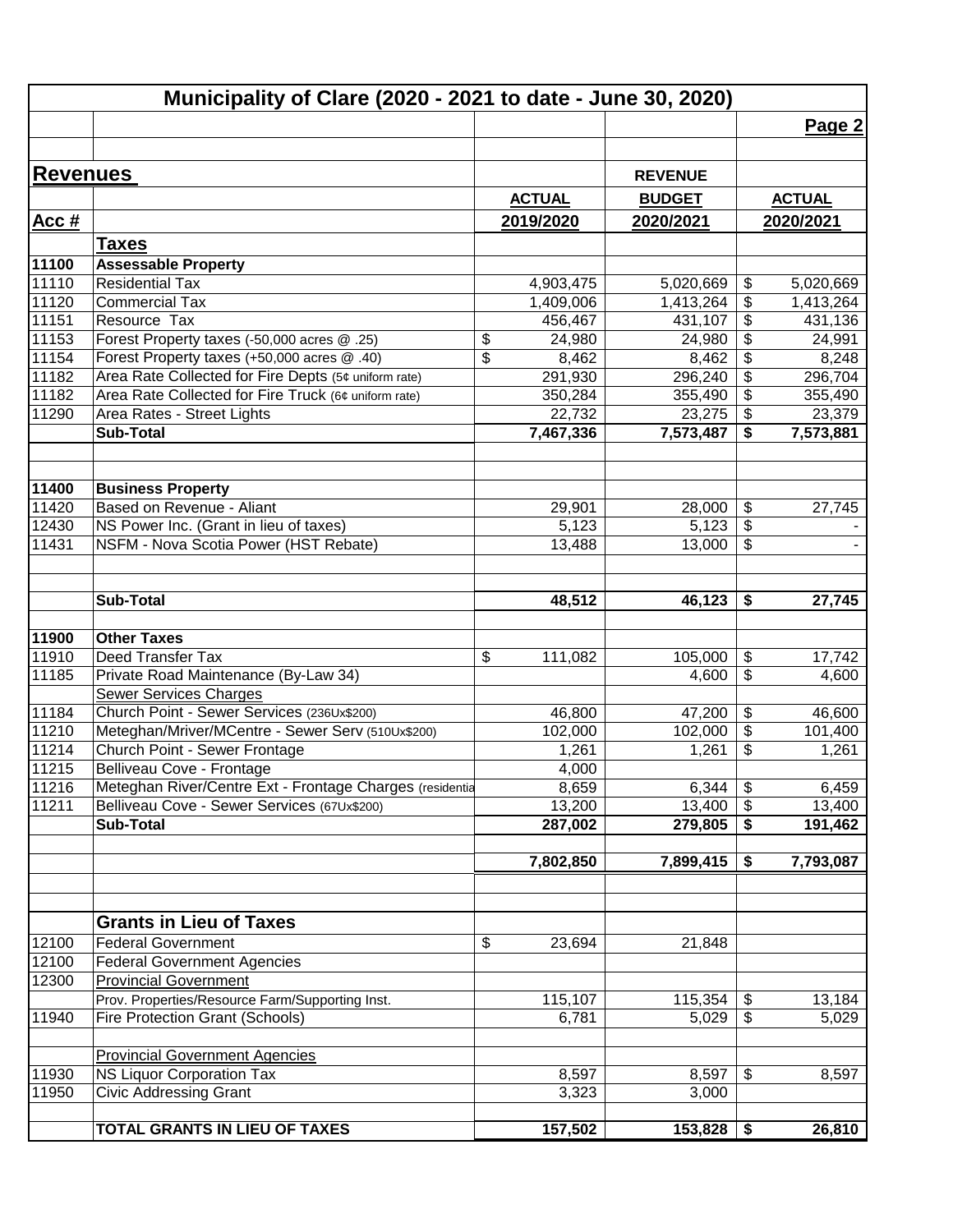|                 | Municipality of Clare (2020 - 2021 to date - June 30, 2020) |                 |               |                         |               |                                      |                          |
|-----------------|-------------------------------------------------------------|-----------------|---------------|-------------------------|---------------|--------------------------------------|--------------------------|
|                 |                                                             |                 |               |                         |               |                                      | Page 3                   |
| <b>Revenues</b> |                                                             |                 |               |                         |               |                                      |                          |
|                 |                                                             |                 | <b>ACTUAL</b> |                         | <b>BUDGET</b> |                                      | <b>ACTUAL</b>            |
| Acc #           |                                                             |                 | 2019/2020     |                         | 2020/2021     |                                      | 2020/2021                |
|                 |                                                             |                 |               |                         |               |                                      |                          |
| 13000           | <b>Services Provided to Other Gov't</b>                     |                 |               |                         |               |                                      |                          |
| 13340           | Landfill/Transfer Tipping Fees & White Goods                | \$              | 308,461       | \$                      | 310,000       | $\frac{1}{2}$                        | 45,384                   |
|                 | TOTAL SERVICES PROV.TO OTHER GOV'T                          | \$              | 308,461       | \$                      | 310,000       | \$                                   | 45,384                   |
| 15000           | <b>Other Revenue from Own Sources</b>                       |                 |               |                         |               |                                      |                          |
| 15100           | <b>Building &amp; Development Permits</b>                   | \$              | 26,845        | \$                      | 26.000        | \$                                   | 11,203                   |
| 15108           |                                                             | \$              | 180           | \$                      | 50            | \$                                   |                          |
| 15200           | Dog Tags<br>Fines (RCMP)                                    | \$              | 24,866        | \$                      | 25,000        | \$                                   | 2,337                    |
| 15210           | Miscellaneous - CHC                                         | $\overline{\$}$ | 1,676         | \$                      | 1,500         | $\overline{\mathbf{S}}$              | 125                      |
| 15301           | Rent - Clare Health Centre                                  | \$              | 250,963       | \$                      | 254, 134      | \$                                   | 84,711                   |
| 15302           | Rent - Cultural Hub Culturel                                | \$              | 12,000        | \$                      | 12,000        | \$                                   | 6,500                    |
| 15304           | Clare Veteran Centre - Rentals                              | \$              | 12,545        | $\overline{\mathbf{3}}$ | 12,500        | $\overline{\boldsymbol{\mathsf{s}}}$ |                          |
| 15305           | Eco Park - Rent                                             | \$              | 25,200        | \$                      | 10,500        | $\overline{\mathcal{S}}$             | 8,400                    |
| 15400           | <b>Operational Grants (SWNDHA)</b>                          | \$              | 84,016        | \$                      | 84,016        | \$                                   | 24,943                   |
| 15500           | Return on Investments                                       | $\overline{\$}$ | 41,013        | $\overline{\mathbf{3}}$ | 40,000        | $\overline{\boldsymbol{\mathsf{s}}}$ | 5,275                    |
| 15600           | Penalties and Interest on Taxes                             | \$              | 106,346       | \$                      | 90,000        | \$                                   | 2,931                    |
| 15932           | <b>Tax Sale Fees</b>                                        | \$              | 6,850         | \$                      | 7,500         | $\frac{1}{2}$                        | $\overline{\phantom{a}}$ |
| 15928           | <b>Tent Rentals</b>                                         | \$              | 8,000         | \$                      | 7,000         | \$                                   |                          |
| 15930           | Miscellaneous                                               | \$              | 5,008         | $\overline{\mathbf{3}}$ | 13,500        | \$                                   | 470                      |
|                 |                                                             | \$              | 605,508       | \$                      | 583,700       | \$                                   | 146,896                  |
|                 | <b>Community Development</b>                                |                 |               |                         |               |                                      |                          |
| 11190           | <b>Gran Fondo - Registrations</b>                           | \$              | 108,853       | \$                      | 105,000       | \$                                   | 749                      |
| 11191           | Gran Fondo - Sponsorship                                    | \$              | 17,525        | \$                      | 19,000        | \$                                   |                          |
| 11192           | Gran Fondo - Other Revenues                                 | \$              | 13,591        | \$                      | 13,000        | \$                                   | 55                       |
|                 | -Total GranFondo Revenue                                    | \$              | 139,969       | $\overline{\mathbf{e}}$ | 137,000       | \$                                   | 804                      |
|                 | <b>Total Tourism Revenue</b>                                | \$              | 49,532        | \$                      | 93,200        |                                      |                          |
|                 | <b>Total Recreation Revenue</b>                             | \$              | 40,764        | \$                      | 36,400        |                                      |                          |
|                 | <b>Total Community Development</b>                          | \$              | 230,265       | \$                      | 266,600       | \$                                   | 804                      |
|                 | TOTAL OTHER REVENUE FR OWN SOURCES                          | \$              | 835,773       | \$                      | 850,300       | \$                                   | 147,700                  |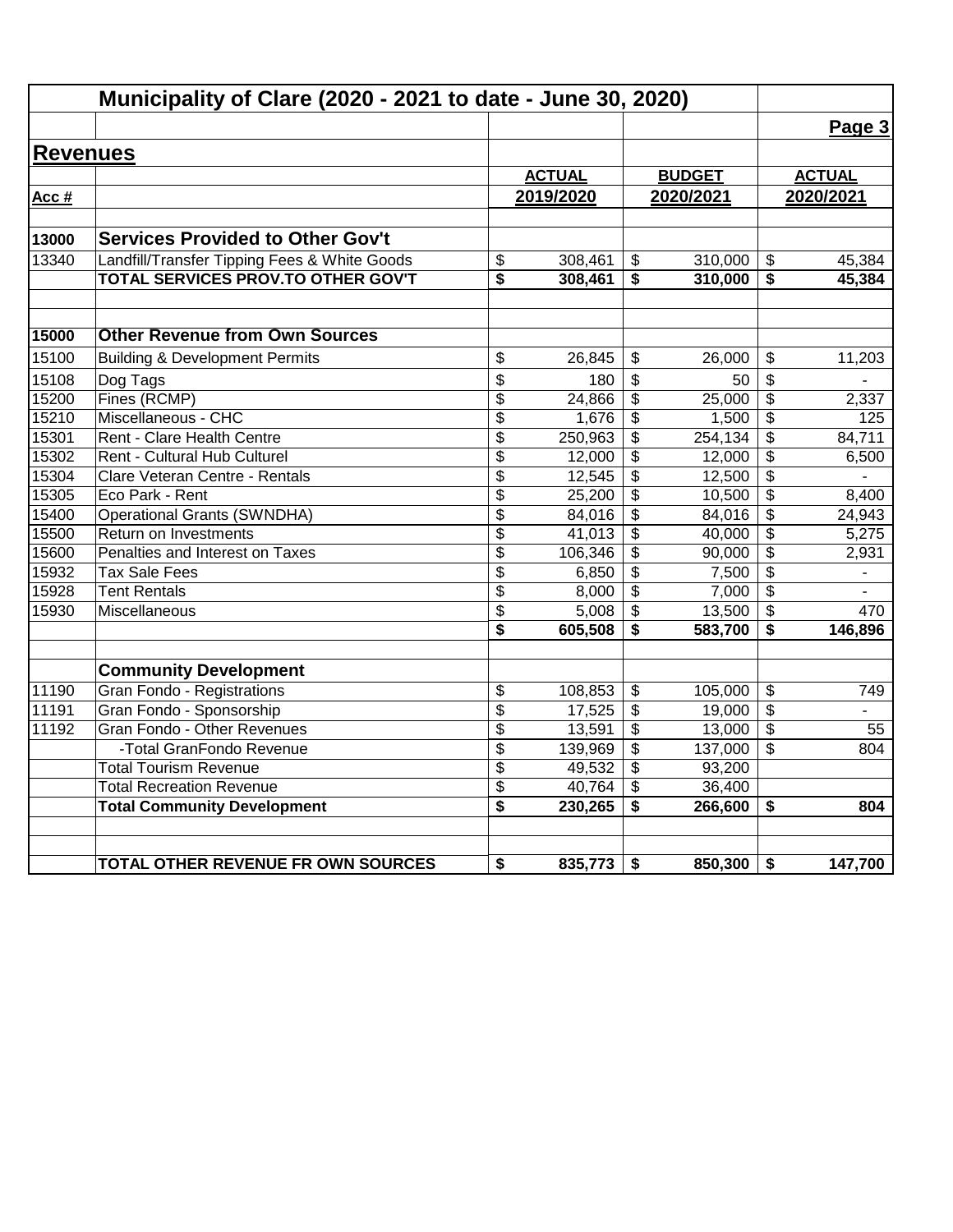|          | Municipality of Clare (2020 - 2021 to date - June 30, 2020) |               |           |               |         |    |               |
|----------|-------------------------------------------------------------|---------------|-----------|---------------|---------|----|---------------|
|          |                                                             |               |           |               |         |    | Page 4        |
| Revenues |                                                             |               |           |               |         |    |               |
|          |                                                             |               |           |               |         |    |               |
|          |                                                             | <b>ACTUAL</b> |           | <b>BUDGET</b> |         |    | <b>ACTUAL</b> |
| ACC#     |                                                             |               | 2019/2020 | 2020/2021     |         |    | 2020/2021     |
|          | <b>Unconditional Transfers from Other Gov'ts</b>            |               |           |               |         |    |               |
| 16281    | <b>Equalization Grant</b>                                   | \$            | 223,087   | \$            | 223.087 | \$ | 55,772        |
| 12009    | Grants - CMA                                                | S             | 13,173    | \$            |         |    |               |
| 12009    | Doctors NS/Assoc.Comm. Health Centre                        | \$            | 5,000     | \$            |         | \$ | 5,000         |
| 12009    | PNS - Bilingualism                                          | \$            | 40.000    | \$            | 40,000  |    |               |
|          | Communauté accueillante                                     |               |           |               | 94,000  |    |               |
|          | <b>TOTAL UNCONDITIONAL TRANSFERS FR OTHER GOV'TS \$</b>     |               | 281,260   |               | 357,087 | S  | 60,772        |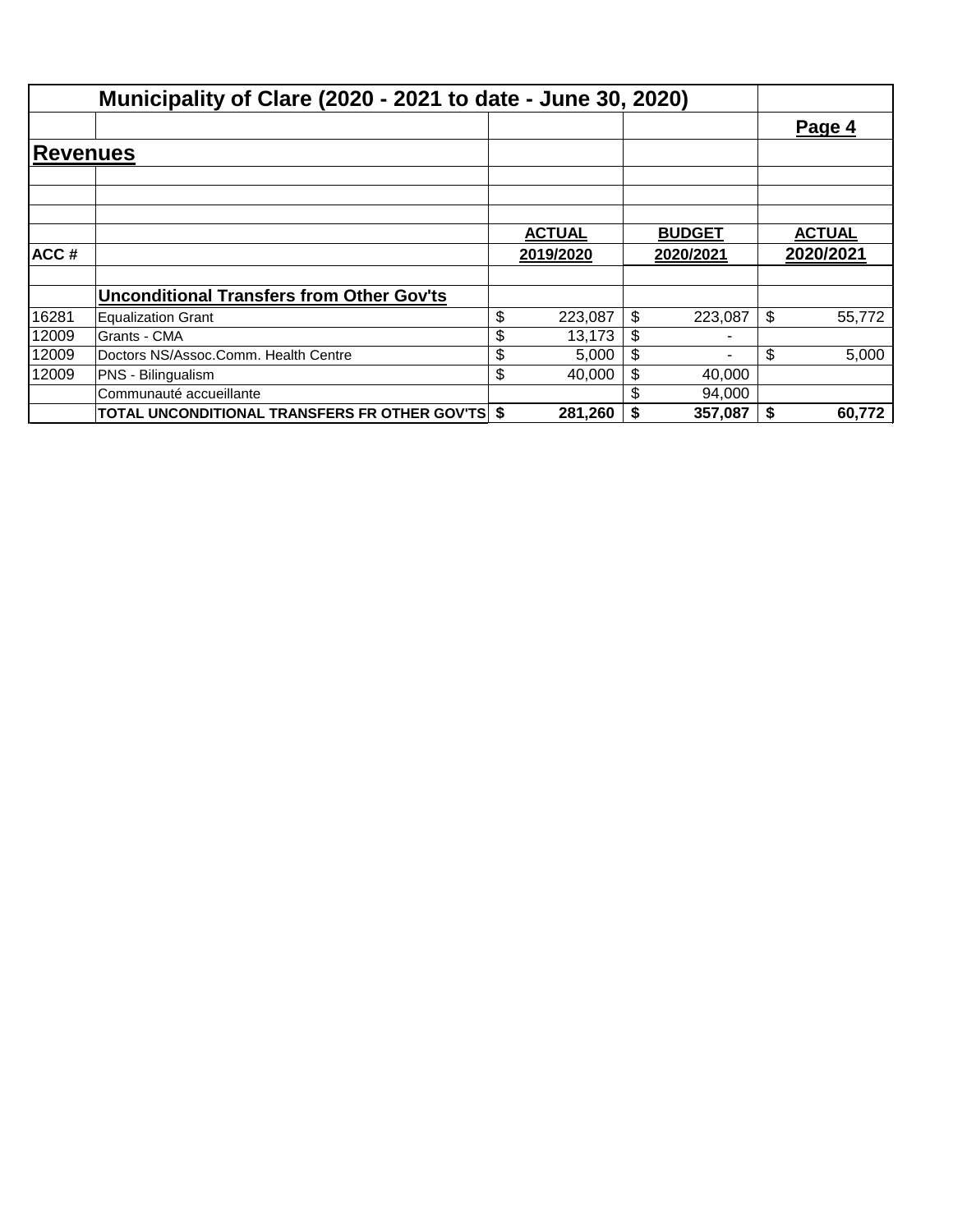|                | Municipality of Clare (2020 - 2021 to date - June 30, 2020)                  |                 |                  |                 |                  |                               |                          |
|----------------|------------------------------------------------------------------------------|-----------------|------------------|-----------------|------------------|-------------------------------|--------------------------|
|                |                                                                              |                 |                  |                 |                  |                               |                          |
|                | <b>Expenditures</b>                                                          |                 |                  |                 |                  |                               | Page 5                   |
| 21243          | Low Income Exemptions & Appeals                                              | \$              | 127,325          | \$              | 150,000          | \$                            | 135,252                  |
| 21244          |                                                                              |                 |                  |                 |                  |                               |                          |
|                |                                                                              |                 | <b>ACTUAL</b>    |                 | <b>BUDGET</b>    |                               | <b>ACTUAL</b>            |
|                |                                                                              |                 | 2019/2020        |                 | 2020/2021        |                               | 2020/2021                |
| <b>ACC#</b>    | <b>GENERAL GOVERNMENT SERVICES</b>                                           |                 |                  |                 |                  |                               |                          |
|                | <b>Warden and Council</b>                                                    |                 |                  |                 |                  |                               |                          |
| 21110          | Council Honorarium                                                           | \$              | 194,229          | \$              | 198,500          | \$                            | 45,643                   |
| 21111          | Council - Mileage, & Conferences                                             | \$              | 20,799           | \$              | 28.000           | \$                            | 519                      |
|                | <b>Sub-Total</b>                                                             | \$              | 215,028          | \$              | 226,500          | \$                            | 46,162                   |
|                |                                                                              |                 |                  |                 |                  |                               |                          |
|                | <b>Administration-Salaries</b>                                               | \$              | 397,224          | \$              | 429,774          | \$                            | 94,840                   |
|                | CAO / Assistant to the CAO /                                                 |                 |                  |                 |                  |                               |                          |
|                | Director of Finance/ Tax Clerk /                                             |                 |                  |                 |                  |                               |                          |
|                | Accounting Clerk / Communications Officer                                    |                 |                  |                 |                  |                               |                          |
|                | <b>Administration-Other</b>                                                  |                 |                  |                 |                  |                               |                          |
| 20020          | C.P.P.                                                                       | \$              | 23,443           | \$              | 27,235           | \$                            | 6,538                    |
| 20030          | ΕI                                                                           | \$              | 7,354            | \$              | 7,285            | \$                            | 2,050                    |
| 20040<br>20060 | Pension Plan<br>Insurance                                                    | \$<br>\$        | 22,887<br>15,731 | \$<br>\$        | 24,124<br>18,915 | \$<br>\$                      | 5,580                    |
| 21112          | Simultaneous Translation                                                     | \$              | 9,492            | \$              | 13,000           | \$                            | 4,075                    |
| 21113          | <b>Translation of Documents</b>                                              | \$              | 3,546            | \$              | 7,000            | \$                            | 2.748                    |
| 21241          | Clerk's Pension (Delphis until 1993)                                         | \$              | 12,463           | \$              | 3,500            | \$                            |                          |
| 21242          | IT Support / Procom & Hosting                                                | \$              | 23,055           | \$              | 28,000           | $\overline{\$}$               | 17,611                   |
|                | IT Maintenance Contract                                                      | \$              | $\overline{a}$   | \$              | 30,000           | \$                            | 6,453                    |
| 21282          | Newsletter (4 publications)                                                  | \$              | 2,440            | \$              | 5,400            | \$                            | 673                      |
| 21283          | Home Page\Production\Mun Website\U-Stream                                    | \$              | 1,316            | \$              | 4,500            | \$                            |                          |
| 21285          | <b>General Repairs</b>                                                       | \$              | 3,631            | \$              | 5,000            | \$                            | 796                      |
| 21286          | Lawn Maint / Snow Removal/ Landscaping                                       | \$              | 2,734            | \$              | 3,000            | \$                            | 1,204                    |
| 21288          | Janitor salaries                                                             | \$              | 11,721           | \$              | 12,620           | \$                            | 1,146                    |
| 21289          | <b>Heating fuel</b>                                                          | \$              | 7,570            | \$              | 8,500            | \$                            | 468                      |
| 21290          | Postage                                                                      | \$              | 20,667           | \$              | 18,000           | \$                            | $\overline{\phantom{0}}$ |
| 21291          | Supplies                                                                     | \$              | 9,383            | \$              | 10,000           | \$                            | 1,302                    |
| 21293          | Solicitor                                                                    | \$              | 11,169           | \$              | 13,000           | \$                            | 94                       |
| 21294          | <b>Promotional Materials/Advertising</b>                                     | \$              | 5,229            | \$              | 5,000            | \$                            |                          |
| 21295<br>21296 | Hydro<br><b>Equipment Rental</b>                                             | \$              | 8,822            | \$<br>\$        | 10,000           | \$<br>\$                      | 1,106                    |
| 21297          | Advertising                                                                  | \$<br>\$        | 8,244<br>3,231   | $\,$            | 8,266<br>4,000   | $\overline{\mathbf{S}}$       | 2,066<br>172             |
| 21298          | Telephone/Fax/Internet                                                       | \$              | $11,070$ \$      |                 | 11,000           | $\overline{\mathcal{L}}$      | 3,011                    |
| 21299          | Auditors                                                                     | \$              | 32,361           | \$              | 26,594           | \$                            | $\overline{\phantom{a}}$ |
| 21300          | <b>Tax Sale Expense</b>                                                      | \$              | 3,997            | \$              | 7,500            | \$                            |                          |
| 21301          | <b>Workmen's Compensation</b>                                                | $\overline{\$}$ | 4,845            | $\overline{\$}$ | 5,376            | $\overline{\$}$               | 1,473                    |
| 21303          | Briefs/Presentations/Speeches                                                | \$              |                  | \$              |                  | $\overline{\$}$               |                          |
| 21304          | NSFM (membership)                                                            | \$              | 5,824            | \$              | 6,000            | $\overline{\mathcal{E}}$      | $\overline{\phantom{a}}$ |
| 21305          | FCM (membership)                                                             | \$              | 1,660            | \$              | 1,800            | \$                            | 2,114                    |
| 21306          | AMA (membership)                                                             | \$              | 688              | \$              | 688              | \$                            | 688                      |
| 21308          | Banking Fees & Debit                                                         | \$              | 7,393            | \$              | 8,000            | \$                            | 1,863                    |
| 21309          | Misc                                                                         | \$              | 6,004            | \$              | 6,000            | $\overline{\mathbf{3}}$       | 2,682                    |
| 21311          | Office Equipment & Small Furniture                                           | \$              | 94               | \$              | 2,000            | \$                            |                          |
| 21312          | <b>Special Events</b>                                                        | \$              | 6,425            | \$              | 6,000            | $\overline{\$}$               | 1,504                    |
| 21314          | <b>US Exchange</b>                                                           | \$              | (964)            | \$              | (1,000)          | $\sqrt{2}$                    | (365)                    |
| 21248          | <b>Assessment Services</b>                                                   | \$              | 255,932          | \$              | 257,120          | \$                            | 128,560                  |
| 21910<br>21920 | Election/Plebiscite/Boundary Review/other<br>Mileage/ Training / Conferences | \$<br>\$        | 736<br>20,411    | \$<br>\$        | 25,000<br>22,000 | \$<br>$\overline{\mathbf{S}}$ | 236<br>91                |
| 21930          | Insurance (Property/Liability)                                               | \$              | 31,756           | \$              | 42,207           | $\overline{\$}$               | 42,109                   |
| 21950          | Grants to Organizations                                                      | \$              | 33,893           | \$              | 40,000           | \$                            | 6,719                    |
|                | Internet Project                                                             |                 |                  | \$              | $\overline{a}$   |                               |                          |
|                |                                                                              |                 |                  |                 |                  |                               |                          |
|                | <b>Sub-Total</b>                                                             | \$              | 1,033,477        | \$              | 1,162,404        | \$                            | 339,606                  |
|                |                                                                              |                 |                  |                 |                  |                               |                          |
|                | TOTAL GENERAL GOVERNMENT SERVICES                                            | \$              | 1,248,505        | \$              | 1,388,904        | \$                            | 385,768                  |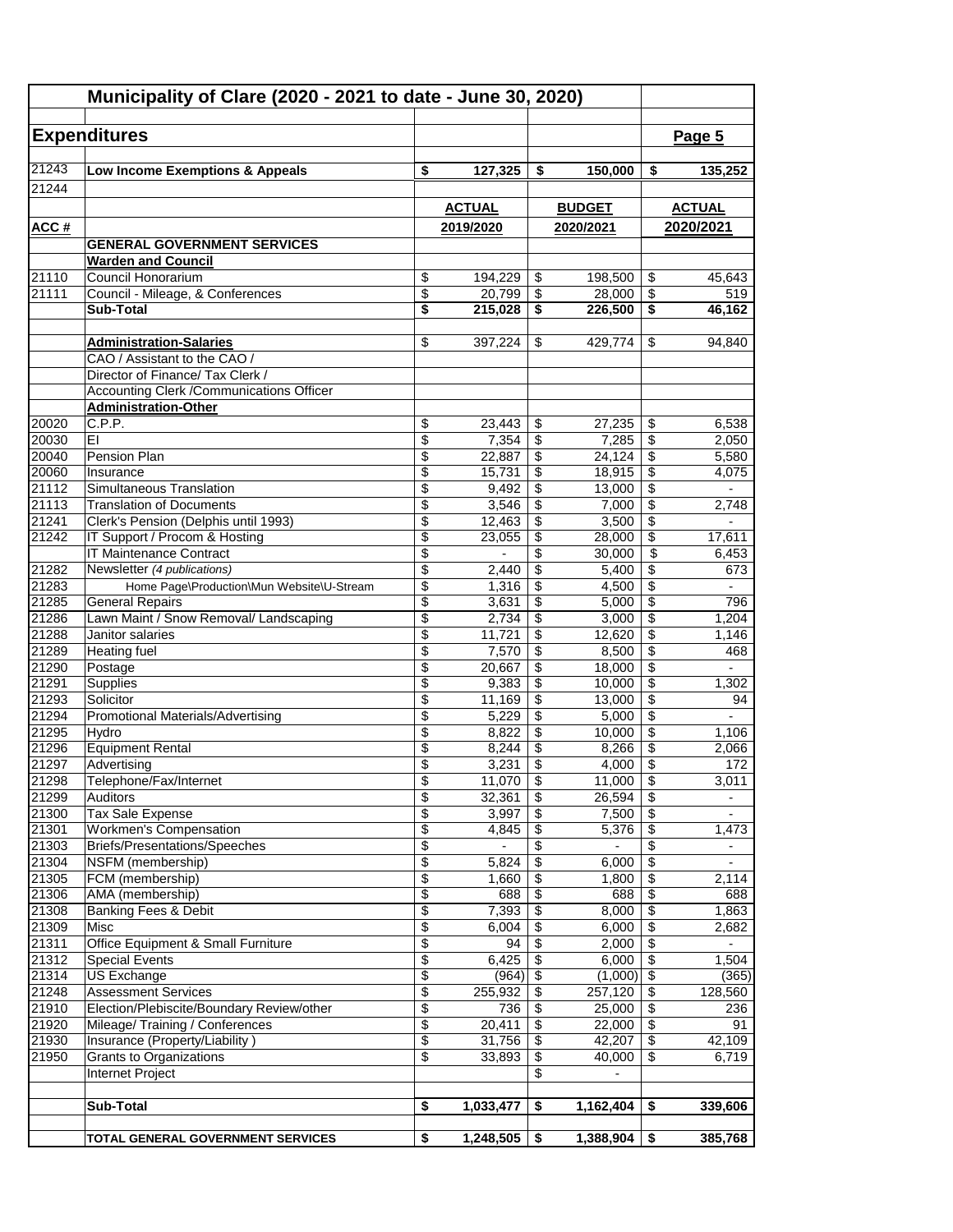|                | Municipality of Clare (2020 - 2021 to date - June 30, 2020)                         |          |                          |          |                    |                                    |                          |
|----------------|-------------------------------------------------------------------------------------|----------|--------------------------|----------|--------------------|------------------------------------|--------------------------|
|                | <b>Expenditures</b>                                                                 |          |                          |          |                    |                                    | Page 6                   |
|                |                                                                                     |          |                          |          |                    |                                    |                          |
|                | <b>PROTECTIVE SERVICES</b>                                                          |          |                          |          |                    |                                    |                          |
|                |                                                                                     |          | <b>ACUTAL</b>            |          | <b>BUDGET</b>      |                                    | <b>ACTUAL</b>            |
| ACC#           |                                                                                     |          | 2019/2020                |          | 2020/2021          |                                    | 2020/2021                |
|                | <b>RCMP Administration</b>                                                          |          |                          |          |                    |                                    |                          |
| 22120          | RCMP Costs (7 members)                                                              | \$       | 1,112,576                | \$       | $1,127,039$ \ \$   |                                    | 285,422                  |
| 22121          | <b>Prosecution Services</b>                                                         | \$       | 8,325                    | \$       | 12,500             | \$                                 |                          |
| 22130          | <b>DNA Testing</b>                                                                  | \$       | 4,785                    | \$       | 7,000              | \$                                 |                          |
|                | <b>Total RCMP</b>                                                                   | \$       | 1,125,686                | \$       | 1,146,539          | \$                                 | 285,422                  |
| 22310          | <b>Corrections</b>                                                                  | \$       | 89,913                   | \$       |                    |                                    |                          |
|                | <b>Total Jails</b>                                                                  | \$       | 89,913                   | \$       | 118,475            | \$                                 |                          |
|                |                                                                                     |          |                          |          |                    |                                    |                          |
|                | <b>Other Law Enforcement</b>                                                        |          |                          |          |                    |                                    |                          |
| 22290          | <b>By-Law Enforcement</b>                                                           | \$<br>\$ | $\overline{\phantom{a}}$ | \$<br>\$ | 2.000              | \$<br>\$                           | $\overline{\phantom{a}}$ |
| 22990<br>22930 | <b>Unsightly Premises</b><br><b>Animal Control</b>                                  | \$       | 21,715                   | \$       | 21.600             | \$                                 | 7,200                    |
|                | <b>Total Other Law Enforcement</b>                                                  | \$       | 21,715                   | \$       | 23,600             | \$                                 | 7,200                    |
|                |                                                                                     |          |                          |          |                    |                                    |                          |
|                | <b>Fire Departments</b>                                                             |          |                          |          |                    |                                    |                          |
| 22400<br>22404 | <b>Fire Departments - General Operations</b><br>Level I - Training                  | \$<br>\$ | 261,865<br>4,850         | \$<br>\$ | 266,697<br>5,000   | \$<br>$\sqrt[6]{3}$                | 6,741                    |
| 22405          | Fire Dept - Members Appreciation                                                    | \$       | 4,958                    | \$       | 5,000              | \$                                 | $\blacksquare$           |
| 22403          | Fire Dept - Assessment                                                              | \$       | 5,091                    | \$       | $\sim$             | \$                                 |                          |
|                | Firefighters - Worker's Compensation                                                |          |                          | \$       | 4,075              |                                    |                          |
|                | St-Bernard Building Int.-Short and Long Term Debt                                   | \$       | 18,540                   | \$       | 17,821             |                                    |                          |
| 22401          | <b>Fire Department (Shared Services)</b>                                            | \$       | 21,572                   | \$       | 22,000             | \$                                 | 6,466                    |
|                | Sub Total Fire Departments                                                          | \$       | 316,876                  | \$       | 320,593            | \$                                 | 13,207                   |
| 22402          | New Capital Purchases from Area Rate                                                | \$       | 101,107                  | \$       | 129,000            |                                    |                          |
|                | Equipment Purchase as per Vehicle Assessment<br>Principal on Municipal Capital Loan | \$<br>\$ | 350,000<br>75,218        | \$<br>\$ | 350,000<br>100,000 | \$<br>\$                           | 340,500                  |
| 29000          | Fire Dept Int.-Short and Long Term Debt                                             | \$       | 15,166                   | \$       | 13,908             | $\sqrt[6]{3}$                      |                          |
|                | <b>Total - Fire Departments</b>                                                     | \$       | 858,367                  | \$       | 913,501            | \$                                 | 353,707                  |
|                |                                                                                     |          |                          |          |                    |                                    |                          |
|                | <b>EMO &amp; Other</b>                                                              |          |                          |          |                    |                                    |                          |
| 22510<br>22511 | <b>EMO Operations, etc.</b><br><b>Clare Search and Rescue</b>                       | \$       | 7,286                    | \$       | 10,000             | \$                                 | 2,493<br>5,000           |
| 22515          | Signage                                                                             | \$<br>\$ | 5,000<br>834             | \$<br>\$ | 5,000<br>3,000     | \$<br>\$                           |                          |
| 22520          | 911 Civic Numbering                                                                 | \$       |                          | \$       |                    | \$                                 |                          |
|                | <b>Total - EMO</b>                                                                  | \$       | 13,120                   | \$       | 18,000             | \$                                 | 7,493                    |
|                | <b>Building Inspections &amp;</b>                                                   |          |                          |          |                    |                                    |                          |
|                | <b>Development Officer</b>                                                          |          |                          |          |                    |                                    |                          |
| 22292          | Salaries (2)                                                                        | \$       | 116,861                  | \$       | 121,355            | \$                                 | 27,841                   |
| 22293          | <b>CPP</b>                                                                          | \$       | 5,288                    | \$       | 5,573              | $\overline{\boldsymbol{\epsilon}}$ | 1,377                    |
| 22294          | ΕI                                                                                  | \$       | 2,376                    | \$       | 2,398              | \$                                 | 616                      |
| 22295          | Pension                                                                             | \$       | 7,150                    | \$       | 7,406              | \$                                 | 1,700                    |
| 22296<br>22291 | <b>Health Insurance</b><br><b>Workers Comp</b>                                      | \$<br>\$ | 4,635<br>1,677           | \$<br>\$ | 4,791<br>1,765     | \$<br>\$                           | 1,045<br>426             |
| 22298          | Conventions & Training                                                              | \$       | 17,878                   | \$       | 18,500             | \$                                 |                          |
| 22299          | Supplies                                                                            | \$       | 2,973                    | \$       | 3,000              | \$                                 | 644                      |
| 22300          | <b>Truck Repairs &amp; Gas</b>                                                      | \$       | 4,963                    | \$       | 6,000              | \$                                 | 1,267                    |
|                | <b>Total Building Inspections</b>                                                   | \$       | 163,801                  | \$       | 170,788            | \$                                 | 34,915                   |
| 22910          | Security for Seniors                                                                | \$       | 37,869                   | \$       | 38,702             | \$                                 | 38,702                   |
|                | <b>Total Security for Seniors</b>                                                   | \$       | 37,869                   | \$       | $38,702$   \$      |                                    | 38,702                   |
|                |                                                                                     |          |                          |          |                    |                                    |                          |
|                | <b>TOTAL PROTECTIVE SERVICES</b>                                                    |          | \$2,310,471              |          | \$2,429,605        |                                    | \$727,439                |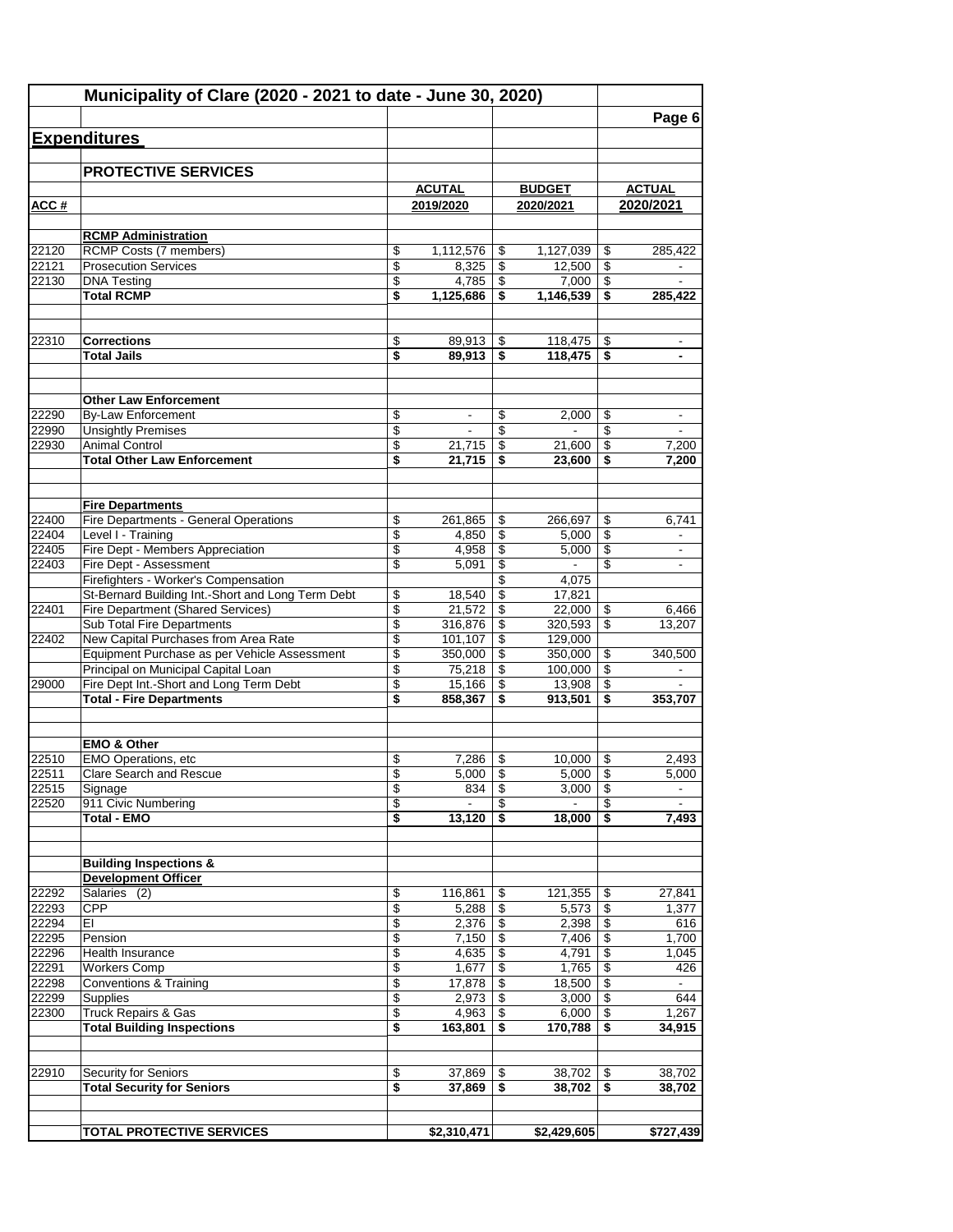|                | Municipality of Clare (2020 - 2021 to date - June 30, 2020)                |          |                  |                |                  |            |                          |
|----------------|----------------------------------------------------------------------------|----------|------------------|----------------|------------------|------------|--------------------------|
|                |                                                                            |          |                  |                |                  |            | Page 7                   |
|                | <b>Expenditures</b>                                                        |          |                  |                |                  |            |                          |
|                |                                                                            |          |                  |                |                  |            |                          |
|                | <b>TRANSPORTATION SERVICES</b>                                             |          |                  |                |                  |            |                          |
|                |                                                                            |          |                  |                |                  |            |                          |
|                |                                                                            |          | <b>ACTUAL</b>    |                | <b>BUDGET</b>    |            | <b>ACTUAL</b>            |
| Acct#          |                                                                            |          | 2019/2020        |                | 2020/2021        |            | 2020/2021                |
|                | <b>Public Transit</b>                                                      |          |                  |                |                  |            |                          |
| 23500          | Transport de Clare                                                         | \$       | 25,000           | \$             | 25,000           | \$         | 25,000                   |
|                | <b>Sub-Total</b>                                                           | \$       | 25,000           | $\mathbb{S}$   | 25,000           | \$         | 25,000                   |
|                |                                                                            |          |                  |                |                  |            |                          |
|                | <b>Sidewalks/Street Lights/Roads</b>                                       |          |                  |                |                  |            |                          |
| 23230          | <b>Repairs to Sidewalks</b>                                                | \$       |                  | \$             | 1,500            | \$         | 40                       |
| 23232          | Sidewalks - Snow Removal                                                   | \$       | 43,911           | \$             | 46,107           | \$         |                          |
| 23234          | Private Road Maintenance (By-Law 34)                                       |          |                  | \$             | 4,600            | \$         | 4,600                    |
| 23250          | <b>Street Lights Area Rate</b>                                             | \$       | 19,529           | $\mathfrak{S}$ | 23,274           | $\sqrt{3}$ | 250                      |
| 23240          | Roads/Beach Access                                                         | \$       | 8,755            | \$             | 2,000            |            |                          |
| 23242          | Paving Manholes/Catch Basins                                               | \$       | 7,509            | \$             |                  |            |                          |
|                | <b>Sub-Total</b>                                                           | \$       | 79,704           | \$             | 77,481           | \$         | 4,890                    |
|                |                                                                            |          |                  |                |                  |            |                          |
|                | <b>TOTAL TRANSP. SERVICES</b>                                              | \$       | 104,704          | \$             | 102,481          | \$         | 29,890                   |
|                |                                                                            |          |                  |                |                  |            |                          |
|                |                                                                            |          |                  |                |                  |            |                          |
|                |                                                                            |          |                  |                |                  |            |                          |
|                | <b>DEBT CHARGES</b>                                                        |          |                  |                |                  |            |                          |
| 28995<br>28995 | Principal-CHC Loan (Yr.12of 20)<br>Principal - Fire Dept Loan (Yr 7 of 15) | \$       | 125,000          | \$             | 125,000          | \$         | $\overline{\phantom{a}}$ |
| 28995          | Principal -St-Bernard Firehall Loan (Yr 2 of 20)                           | \$<br>\$ | 53,333<br>28,851 | \$<br>\$       | 53,333<br>28,851 | \$<br>\$   | $\blacksquare$           |
|                | <b>TOTAL PRINCIPAL DEBT CHARGES</b>                                        | \$       | 207,184          | \$             | 207,184          | \$         |                          |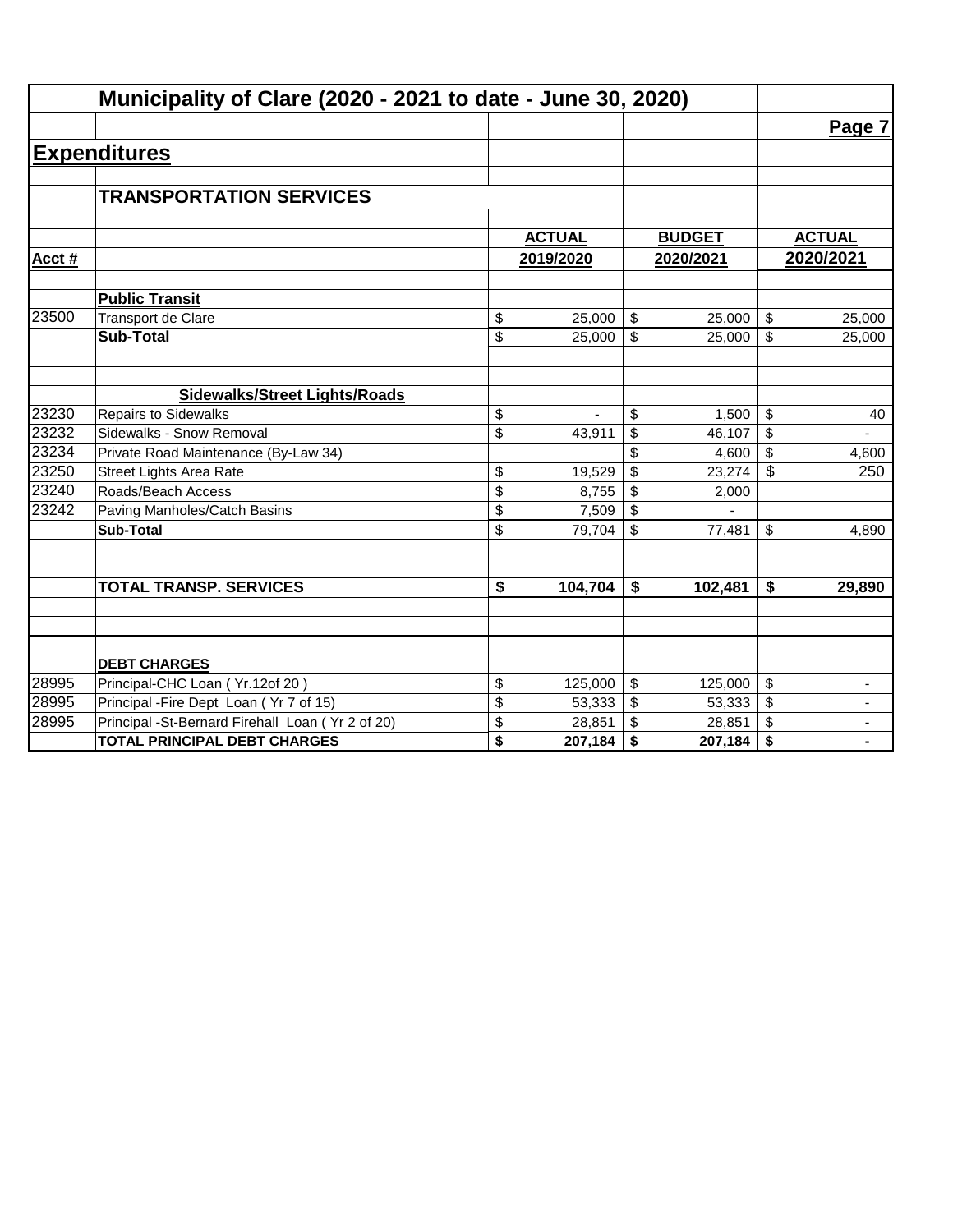|         | Municipality of Clare (2020 - 2021 to date - June 30, 2020) |          |                 |                                      |                 |                         |           |  |
|---------|-------------------------------------------------------------|----------|-----------------|--------------------------------------|-----------------|-------------------------|-----------|--|
|         |                                                             |          |                 |                                      |                 |                         | Page 8    |  |
|         | <b>Expenditures</b>                                         |          |                 |                                      |                 |                         |           |  |
|         |                                                             |          |                 |                                      |                 |                         |           |  |
|         |                                                             |          | <b>ACTUAL</b>   |                                      | <b>BUDGET</b>   | <b>ACTUAL</b>           |           |  |
| Acc $#$ | <b>ENVIRONMENTAL HEALTH SERVICES</b>                        |          | 2019/2020       |                                      | 2020/2021       |                         | 2020/2021 |  |
|         |                                                             |          |                 |                                      |                 |                         |           |  |
| 24200   | <b>Sewer - General Operations</b>                           |          |                 |                                      |                 | \$                      |           |  |
| 24210   | <b>Training and Conferences</b><br>Wages - 1FTE 1PTE        | \$<br>\$ | 3,249<br>80,446 | \$<br>\$                             | 3,500<br>81,796 | \$                      | 13,864    |  |
| 24216   | <b>CPP</b>                                                  | \$       | 3,813           | \$                                   | 3,927           | \$                      | 678       |  |
| 24217   | EI                                                          | \$       | 1,778           | \$                                   | 1,767           | \$                      | 307       |  |
| 24218   | Pension Plan                                                | \$       | 4,602           | \$                                   | 5,052           | \$                      | 1,162     |  |
| 24219   | Group Insurance                                             | \$       | 2,769           | \$                                   | 2,948           | \$                      | 643       |  |
| 24222   | <b>Workers Comp</b>                                         | \$       | 1,203           | \$                                   | 1,251           | \$                      | 212       |  |
| 24221   | Truck Maintenance, & Gas                                    | \$       | 8,603           | \$                                   | 7,750           | \$                      | 467       |  |
| 24223   | Public Works Garage (Belliveau Cove)                        | \$       | 6,280           | \$                                   | 3,500           | \$                      | 551       |  |
| 24295   | Snow Removal (all locations)                                | \$       | 1,722           | \$                                   | 3,000           | \$                      |           |  |
|         | <b>Sub-Total Sewer - General Operations</b>                 | \$       | 114,465         | \$                                   | 114,491         | \$                      | 17,884    |  |
|         |                                                             |          |                 |                                      |                 |                         |           |  |
|         | <b>Sewage Treatment Plant Operations</b>                    |          |                 |                                      |                 |                         |           |  |
|         | Meteghan                                                    |          |                 |                                      |                 |                         |           |  |
| 24211   | Sewer Hydro                                                 | \$       | 18,277          | \$                                   | 18,500          | \$                      | 351       |  |
| 24212   | Supplies & Repairs                                          | \$       | 18,203          | \$                                   | 18,350          | \$                      | 2,528     |  |
| 24214   | Testing                                                     | \$       | 2,090           | \$                                   | 2,100           | $\sqrt[6]{\frac{1}{2}}$ | 143       |  |
|         | <b>Sub-Total Meteghan</b>                                   | \$       | 38,570          | \$                                   | 38,950          | \$                      | 3,022     |  |
|         |                                                             |          |                 |                                      |                 |                         |           |  |
|         | <b>Sewage Treatment Plant Operations</b>                    |          |                 |                                      |                 |                         |           |  |
|         | <b>Church Point</b>                                         |          |                 |                                      |                 |                         |           |  |
| 24241   | Hydro                                                       | \$       | 8,083           | \$                                   | 8,500           | $\sqrt{2}$              | ٠         |  |
| 24242   | Supplies & Repairs                                          | \$       | 7,275           | \$                                   | 6,800           | \$                      | 738       |  |
| 24244   | Testing                                                     | \$       | 2,090           | \$                                   | 2,100           | \$                      | 143       |  |
|         | <b>Sub-Total Church Point</b>                               | \$       | 17,448          | \$                                   | 17,400          | -\$                     | 881       |  |
|         | <b>Belliveau Cove</b>                                       |          |                 |                                      |                 |                         |           |  |
| 24290   | Hydro                                                       | \$       | 6,953           | \$                                   | 6,800           | \$                      | 1,035     |  |
| 24291   | Supplies & Repairs                                          | \$       | 6,820           | $\sqrt[6]{\frac{1}{2}}$              | 10,900          | $\sqrt[6]{3}$           | 2,525     |  |
| 24292   | Testing                                                     | \$       | 1,905           | $\boldsymbol{\mathsf{S}}$            |                 |                         | 143       |  |
|         | <b>Sub-Total Belliveau Cove</b>                             | \$       | 15,678          | $\overline{\boldsymbol{\mathsf{s}}}$ | 19,800          | $\overline{\bullet}$    | 3,703     |  |
|         |                                                             |          |                 |                                      |                 |                         |           |  |
| 24201   | Insurance - Sewer Systems                                   | \$       | 8,624           | \$                                   | 8,243           | $\sqrt[6]{\frac{1}{2}}$ | 8,243     |  |
|         | <b>Sub-Total Insurance</b>                                  | \$       | 8,624           | $\overline{\boldsymbol{\mathsf{s}}}$ | 8,243           | $\overline{\bullet}$    | 8,243     |  |
|         |                                                             |          |                 |                                      |                 |                         |           |  |
|         | <b>TOTAL SEWER COSTS</b>                                    | \$       | 194,785         | \$                                   | 198,884         | \$                      | 33,733    |  |
|         |                                                             |          |                 |                                      |                 |                         |           |  |
|         |                                                             |          |                 |                                      |                 |                         |           |  |
|         |                                                             |          |                 |                                      |                 |                         |           |  |
|         |                                                             |          |                 |                                      |                 |                         |           |  |
|         |                                                             |          |                 |                                      |                 |                         |           |  |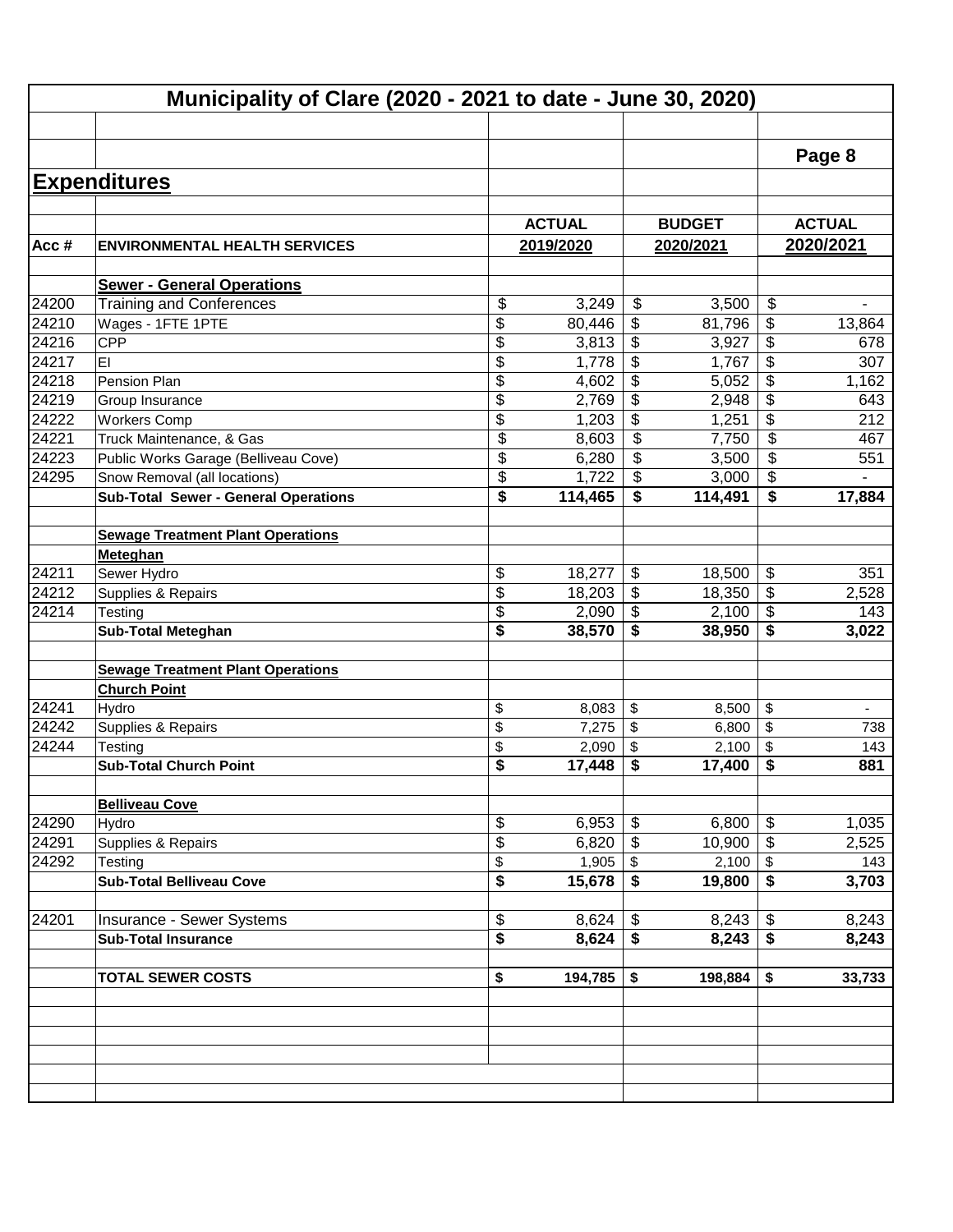|       | Municipality of Clare (2020 - 2021 to date - June 30, 2020) |                                    |               |                           |               |                 |               |  |  |  |
|-------|-------------------------------------------------------------|------------------------------------|---------------|---------------------------|---------------|-----------------|---------------|--|--|--|
|       |                                                             |                                    |               |                           |               |                 | Page 9        |  |  |  |
|       | <b>ENVIRONMENTAL HEALTH SERVICES - CONT'D</b>               |                                    |               |                           |               |                 |               |  |  |  |
|       |                                                             |                                    |               |                           |               |                 |               |  |  |  |
|       | <b>Expenditures</b>                                         |                                    |               |                           |               |                 |               |  |  |  |
|       |                                                             |                                    |               |                           |               |                 |               |  |  |  |
|       |                                                             |                                    | <b>ACTUAL</b> |                           | <b>BUDGET</b> |                 | <b>ACTUAL</b> |  |  |  |
| Acc#  | <b>SOLID WASTE SERVICES</b>                                 |                                    | 2019/2020     |                           | 2020/2021     |                 | 2020/2021     |  |  |  |
|       |                                                             |                                    |               |                           |               |                 |               |  |  |  |
|       | <b>Garbage/Collection\Tipping Fees/Other</b>                |                                    |               |                           |               |                 |               |  |  |  |
| 24320 | Garbage & Waste Collections                                 | \$                                 | 460,471       | $\boldsymbol{\mathsf{S}}$ | 483,499       | \$              | 117,925       |  |  |  |
| 24300 | <b>Transfer Station Operations</b>                          | $\overline{\$}$                    | 58,012        | \$                        | 53,000        | \$              | 9,455         |  |  |  |
| 24301 | <b>Landfill Closure</b>                                     | $\overline{\$}$<br>$\overline{\$}$ | 30,204        | \$                        | 45,000        | $\overline{\$}$ | 2,067         |  |  |  |
| 24321 | Recycling - Tipping Fees (Blue Bags)                        |                                    | 93,448        | \$                        | 104,000       | $\overline{\$}$ | 19,935        |  |  |  |
| 24322 | Organic Tipping Fees                                        | \$                                 | 63,584        | \$                        | 73,000        | \$              | 11,514        |  |  |  |
| 24304 | Queens Tipping Fees (\$102.26)                              | $\overline{\$}$                    | 330,696       | $\overline{\mathcal{L}}$  | 363,456       | \$              | 53,174        |  |  |  |
| 24342 | Solid Waste Schedules, Green Carts, etc                     | \$                                 | 11,934        | \$                        | 12,200        | \$              |               |  |  |  |
| 24340 | Landfill Wages (3)                                          | $\overline{\mathcal{L}}$           | 138,330       | \$                        | 153,203       | \$              | 31,541        |  |  |  |
| 24343 | <b>CPP</b>                                                  | \$                                 | 6,467         | \$                        | 7,308         | \$              | 1,526         |  |  |  |
| 24344 | EI                                                          | \$                                 | 3,117         | \$                        | 3,390         | \$              | 698           |  |  |  |
| 24345 | Pension Plan                                                | \$                                 | 8,259         | \$                        | 8,981         | \$              | 2,024         |  |  |  |
| 24346 | <b>Health Insurance</b>                                     | $\overline{\$}$                    | 1,470         | \$                        | 1,137         | \$              | 246           |  |  |  |
| 24347 | <b>Workers Comp</b>                                         | \$                                 | 2,068         | \$                        | 2,344         | \$              | 483           |  |  |  |
| 24348 | Property Insurance                                          | \$                                 | 3,013         | $\boldsymbol{\mathsf{S}}$ | 3,428         | \$              | 3,428         |  |  |  |
| 24341 | Waste Check (Administration)                                | \$                                 | 23,386        | \$                        | 24,014        | \$              | 5,847         |  |  |  |
| 24303 | Illegal Dump Clean-Up                                       | \$                                 | 3,410         | \$                        | 4,500         | \$              |               |  |  |  |
| 23244 | Community Cleanup Program - (\$150/km)                      | \$                                 | 9,334         | \$                        | 10,000        | \$              | ä,            |  |  |  |
| 24349 | <b>Miscellaneous</b>                                        | \$                                 |               |                           |               |                 |               |  |  |  |
|       | <b>Sub-Total Garbage</b>                                    | \$                                 | 1,247,203     | \$                        | 1,352,460     | \$              | 259,861       |  |  |  |
|       |                                                             |                                    |               |                           |               |                 |               |  |  |  |
|       | <b>Total Garbage/Recycling</b>                              | \$                                 | 1,247,203     | \$                        | 1,352,460     | \$              | 259,861       |  |  |  |
|       |                                                             |                                    |               |                           |               |                 |               |  |  |  |
|       | <b>TOTAL ENVIRONMENTAL HEALTH</b>                           | \$                                 | 1,441,988     | \$                        | 1,551,344     | \$              | 293,595       |  |  |  |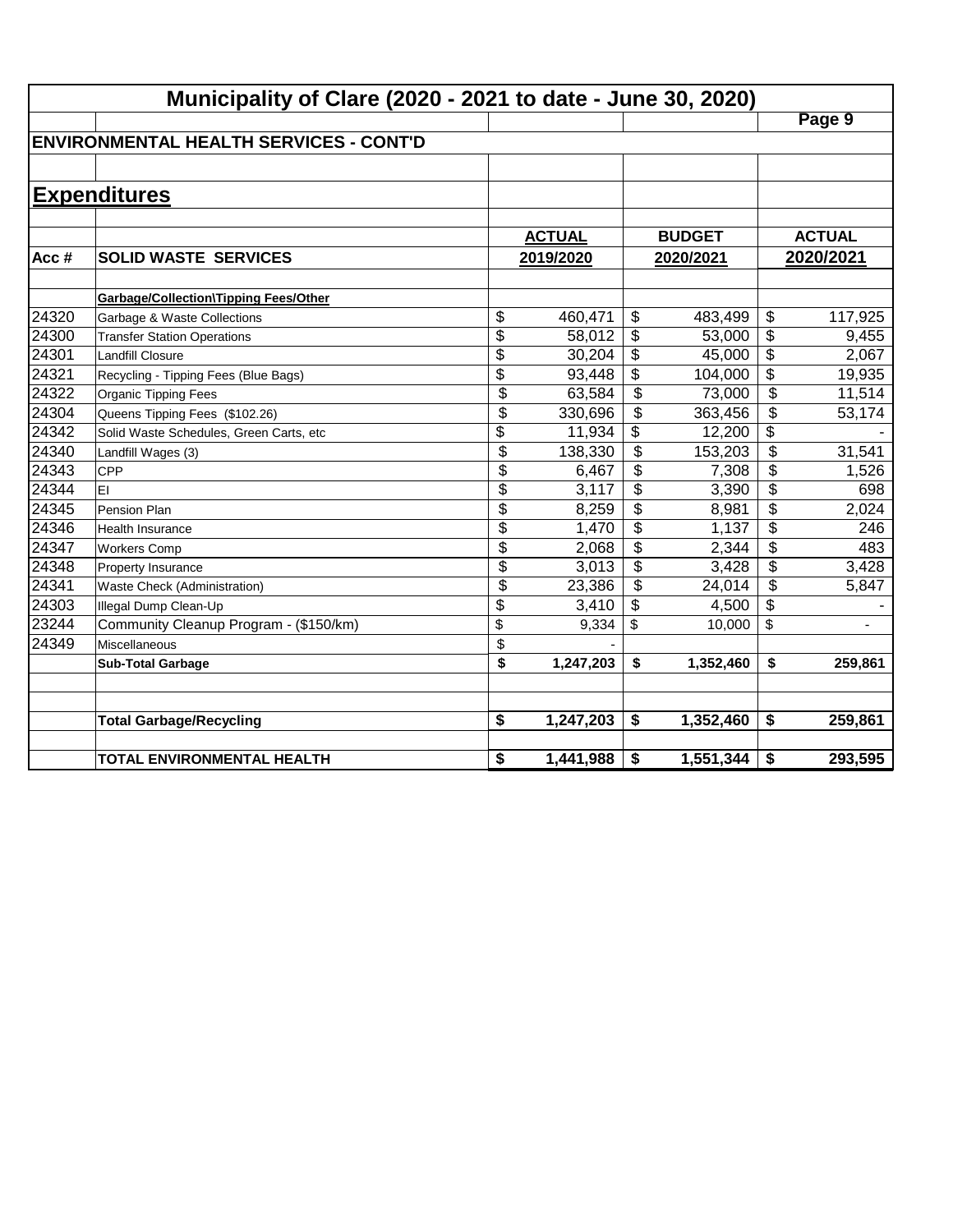|             | Municipality of Clare (2020 - 2021 to date - June 30, 2020) |                                      |               |               |                                  |                |
|-------------|-------------------------------------------------------------|--------------------------------------|---------------|---------------|----------------------------------|----------------|
|             |                                                             |                                      |               |               |                                  | Page 10        |
|             | <b>Expenditures</b>                                         |                                      |               |               |                                  |                |
|             |                                                             |                                      |               |               |                                  |                |
|             |                                                             |                                      |               |               |                                  |                |
|             |                                                             |                                      | <b>ACTUAL</b> | <b>BUDGET</b> |                                  | <b>ACTUAL</b>  |
| <b>ACC#</b> |                                                             |                                      | 2019/2020     | 2020/2021     |                                  | 2020/2021      |
|             | <b>Public Health Services</b>                               |                                      |               |               |                                  |                |
|             | Clare Health Centre                                         |                                      |               |               |                                  |                |
| 25500       | Adm(Manager/Secretaries/Patient Attendants/Cleaners)        | \$                                   | 309,634       | 369992        | \$                               | 75,271         |
| 25502       | <b>CPP</b>                                                  | \$                                   | 13,742        | 17524         | \$                               | 3,538          |
| 25503       | EI                                                          | \$                                   | 6,716         | 7903          | \$                               | 1,665          |
| 25504       | Pension                                                     | \$                                   | 14, 787       | 13803         | \$                               | 3,187          |
| 25505       | Health Insurance                                            | \$                                   | 6,347         | 8990          | $\overline{\boldsymbol{\theta}}$ | 1,517          |
| 25522       | <b>Workers Comp</b>                                         | \$                                   | 4,559         | 5569          | $\overline{\$}$                  | 1,152          |
| 25510       | <b>Office Supplies</b>                                      | $\overline{\$}$                      | 7,980         | 8000          | $\overline{\$}$                  | 1,702          |
| 25511       | <b>Medical Supplies</b>                                     | \$                                   | 11,129        | 18000         | $\overline{\mathcal{S}}$         | 2,552          |
| 25513       | MedAccess                                                   | \$                                   | 18,080        | 22632         | \$                               | 5,658          |
| 25514       | IT Support - 45%                                            | \$                                   | 263           | 21866         | $\boldsymbol{\mathsf{S}}$        | 5,280          |
| 25515       | Travel/Training                                             | \$                                   | 2,417         | 3500          | \$                               | 193            |
| 25520       | Cleaning Supplies (incl.strip & wax floors)                 | \$                                   | 4,963         | 7000          | \$                               | 1,560          |
| 25529       | Telephone, Internet, Telehealth                             | \$                                   | 7,000         | 7000          | $\boldsymbol{\mathsf{S}}$        | 1,746          |
| 25530       | Hydro                                                       | \$                                   | 23,737        | 26000         | $\boldsymbol{\mathsf{S}}$        | 3,572          |
| 25540       | Sewer Services (7 units @ \$200.00 ea)                      | \$                                   | 1,400         | 1400          | $\boldsymbol{\mathsf{S}}$        | 1,400          |
| 25560       | Snow Removal/Mowing/Gardening                               | \$                                   | 5,001         | 5500          | $\overline{\mathcal{L}}$         |                |
| 25570       | Maintenance and Repairs                                     | \$                                   | 34,480        | 25000         | $\sqrt{3}$                       | 6,409          |
| 25525       | <b>Small Equipment</b>                                      | \$                                   | 7,427         | 4720          | \$                               | 1,950          |
| 25571       | Property Insurance                                          | \$                                   | 5,148         | 5756          | \$                               | 5,756          |
| 25572       | Misc. Purchases                                             | \$                                   | 1,482         | 3500          | \$                               | 550            |
|             | <b>Sub-Total</b>                                            | \$                                   | 486,292       | 583655        | \$                               | 124,657        |
|             | <b>New Recruitment</b>                                      |                                      |               |               |                                  |                |
| 25900       | Doctor Recruitment & Incentive                              | \$                                   | 6,543         | 5000          | $\boldsymbol{\mathsf{S}}$        | 54,000         |
|             | <b>Storage Building (Repairs)</b>                           | \$                                   |               |               |                                  |                |
|             | Sub-Total                                                   | $\overline{\boldsymbol{s}}$          | 6,543         | $5000$ \$     |                                  | 54,000         |
|             |                                                             |                                      |               |               |                                  |                |
|             | <b>Low Income Seniors Housing</b>                           |                                      |               |               |                                  |                |
| 28233       | Housing Commission - Operating deficit                      | \$                                   | 38,841        | $38000$ \$    |                                  | ۰              |
|             | <b>Sub-Total</b>                                            | \$                                   | 38,841        | $38000$ \$    |                                  | -              |
|             | <b>Sub Total - Public Health Services</b>                   | \$                                   | 531,676       | $626655$ \$   |                                  | 178,657        |
|             |                                                             |                                      |               |               |                                  |                |
|             |                                                             |                                      |               |               |                                  |                |
| 29000       | Interest on Short & Long-Term Debt - CHC                    | \$                                   | 37,963        | $34850$ \$    |                                  | -              |
|             | <b>Sub Total Interest - CHC</b>                             | $\overline{\boldsymbol{\mathsf{s}}}$ | 37,963        | $34850$ \$    |                                  | $\blacksquare$ |
|             | <b>TOTAL PUBLIC HEALTH SERVICES</b>                         |                                      | \$569,639     | 661505        |                                  | \$178,657      |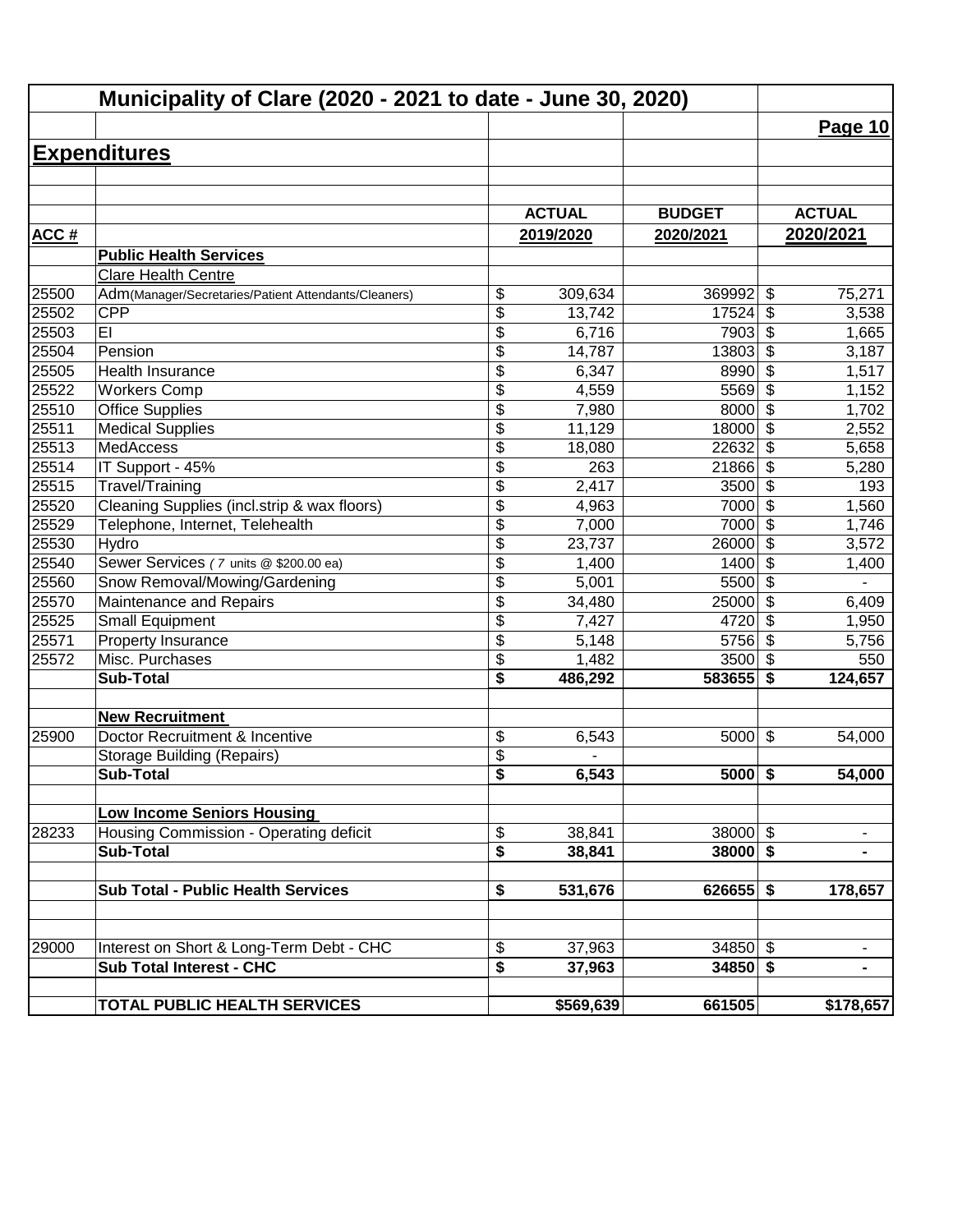|       | Municipality of Clare (2020 - 2021 to date - June 30, 2020) |                                      |               |                                      |               |                                                        |
|-------|-------------------------------------------------------------|--------------------------------------|---------------|--------------------------------------|---------------|--------------------------------------------------------|
|       | <b>Expenditures</b>                                         |                                      |               |                                      |               | Page 11                                                |
|       | <b>ENVIRONMENTAL DEVELOPMENT SERVICES</b>                   |                                      |               |                                      |               |                                                        |
|       |                                                             |                                      |               |                                      |               |                                                        |
|       |                                                             |                                      | <b>ACTUAL</b> |                                      | <b>BUDGET</b> | <b>ACTUAL</b>                                          |
| ACC#  |                                                             |                                      | 2019/2020     |                                      | 2020/2021     | 2020/2021                                              |
|       | <b>Environmental Planning &amp; Zoning</b>                  |                                      |               |                                      |               |                                                        |
| 26110 | Planning (meetings, etc)                                    | \$                                   | 2,844         | $\boldsymbol{\mathsf{\$}}$           | 2,000         | $\sqrt[6]{\frac{1}{2}}$<br>$\overline{\phantom{a}}$    |
| 26220 | <b>Sub-Division Regulations</b>                             | $\overline{\$}$                      | 3,765         | $\overline{\$}$                      | 2,000         | $\overline{\mathcal{S}}$<br>$\overline{\phantom{a}}$   |
| 26221 | <b>By-law Review</b>                                        | \$                                   | 2,599         | $\sqrt[6]{\frac{1}{2}}$              | 5,000         | $\sqrt[6]{3}$<br>$\overline{\phantom{a}}$              |
|       | <b>Sub-Total</b>                                            | $\overline{\$}$                      | 9,208         | $\overline{\boldsymbol{\mathsf{s}}}$ | 9,000         | \$<br>$\blacksquare$                                   |
|       | <b>Environmental Development Serv.</b>                      |                                      |               |                                      |               |                                                        |
| 28467 | Regional Enterprise Networks(WREN)                          | \$                                   | 45,621        | \$                                   | 45,621        | $\boldsymbol{\mathcal{F}}$<br>$\overline{\phantom{a}}$ |
|       |                                                             | $\overline{\bullet}$                 | 45,621        | \$                                   | 45,621        | \$<br>$\blacksquare$                                   |
|       |                                                             |                                      |               |                                      |               |                                                        |
|       | TOTAL ENVIRONMENT DEVELOPMENT                               | $\overline{\boldsymbol{\mathsf{s}}}$ | 54,829        | \$                                   | 54,621        | \$<br>$\blacksquare$                                   |
|       |                                                             |                                      |               |                                      |               |                                                        |
|       |                                                             |                                      |               |                                      |               |                                                        |
|       |                                                             |                                      |               |                                      |               |                                                        |
|       |                                                             |                                      |               |                                      |               |                                                        |
|       |                                                             |                                      |               |                                      |               |                                                        |
|       |                                                             |                                      |               |                                      |               |                                                        |
|       |                                                             |                                      |               |                                      |               |                                                        |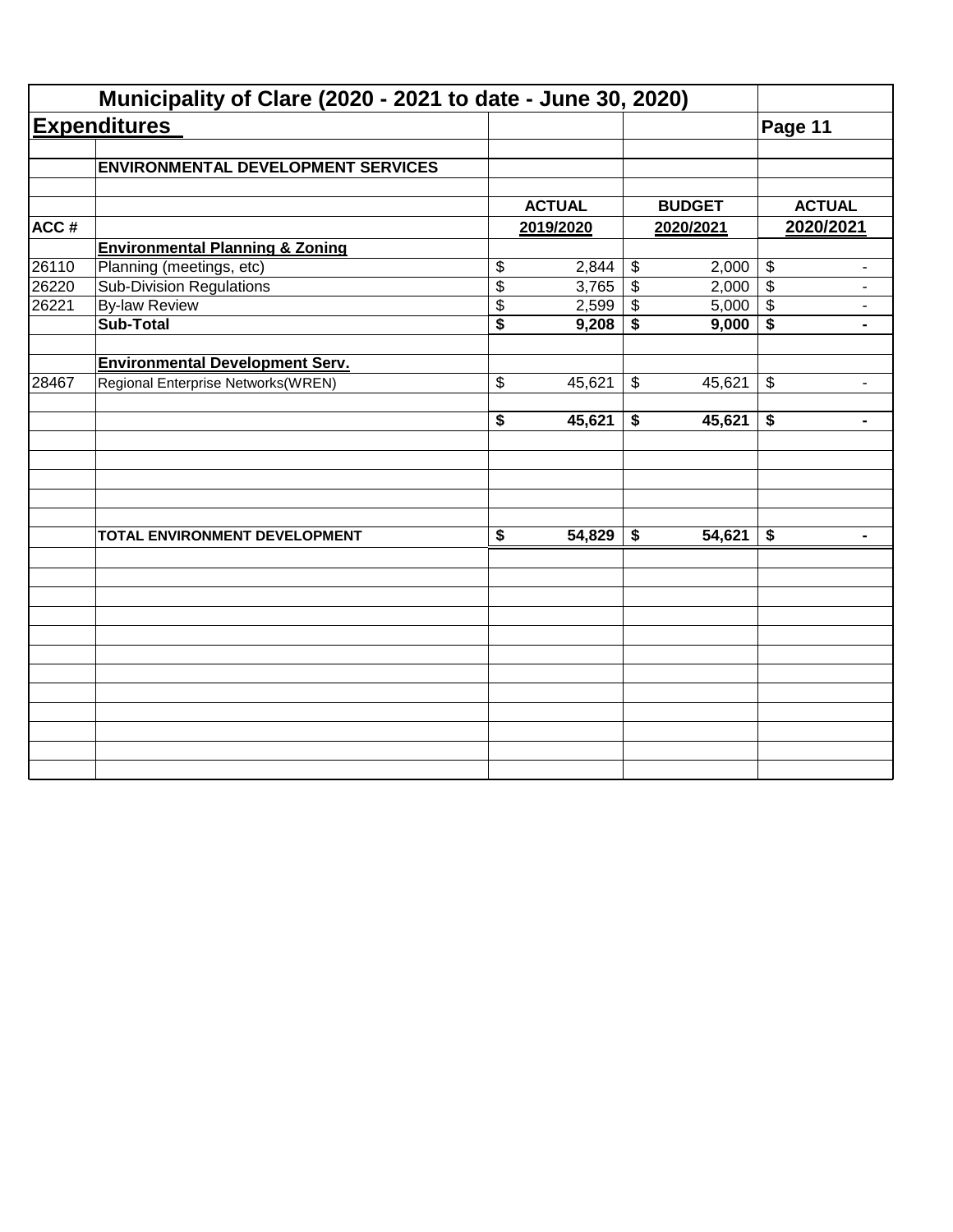|                | Municipality of Clare (2020 - 2021 to date - June 30, 2020)                      |          |                 |                 |                          |                          |                          |
|----------------|----------------------------------------------------------------------------------|----------|-----------------|-----------------|--------------------------|--------------------------|--------------------------|
|                | <b>Expenditures</b>                                                              |          |                 |                 |                          |                          | Page 12                  |
|                |                                                                                  |          |                 |                 |                          |                          |                          |
|                | <b>RECREATION &amp; CULTURAL SERVICES</b>                                        |          |                 |                 |                          |                          |                          |
|                |                                                                                  |          | <b>ACTUAL</b>   |                 | <b>BUDGET</b>            |                          | <b>ACTUAL</b>            |
|                |                                                                                  |          | 2019/2020       |                 | 2020/2021                |                          | 2020/2021                |
|                | <b>COMMUNITY DEVELOPMENT</b>                                                     |          |                 |                 |                          |                          |                          |
|                | Economic Development                                                             | \$       | 212,465         |                 |                          |                          | 38,905                   |
|                | Tourism<br>Recreation                                                            | \$       | 208,935         | \$<br>\$        | 282,728<br>204,779       | \$<br>\$                 | 33,845                   |
|                | Building                                                                         |          |                 |                 |                          |                          |                          |
|                | <b>Community Development Admin</b>                                               | \$       | 170,864         | S               | 215,025                  | \$                       | 45,748                   |
| 26290          | - GranFondo Registration                                                         | \$       | 33,180          | \$              | 35,500                   | \$                       |                          |
| 26291          | - GranFondo Logistics                                                            | \$       | 21,530          | \$              | 23,900                   | \$                       | $\blacksquare$           |
| 26292          | - GranFondo Administration                                                       | \$       | 8,116           | \$              | 7,500                    | \$                       | 133                      |
| 26293          | - GranFondo Hospitality                                                          | \$       | 38,618          | \$              | 41,350                   | \$                       |                          |
| 26294          | - GranFondo Safety                                                               | \$       | 10,315          | \$              | 11,000                   | \$                       | $\blacksquare$           |
| 26295<br>26296 | - GranFondo Volunteer<br>- GranFondo Marketing                                   | \$<br>\$ | 5,366<br>23,903 | \$<br>\$        | 6,550<br>25,000          | \$<br>\$                 | 55                       |
| 26297          | - GranFondo Learn to Fondo                                                       | \$       | 534             | \$              | 1,200                    | \$                       | $\sim$                   |
|                | GranFondo Total                                                                  | \$       | 141,562         | \$              | 152,000                  | \$                       | 188                      |
|                |                                                                                  |          |                 |                 |                          | \$                       | $\blacksquare$           |
| 26000          | - CMA 2024                                                                       |          | 19,926          |                 | 50,000                   |                          | $\mathbf 0$              |
|                | Communauté accueillante                                                          |          |                 |                 | 102,000                  |                          | 8,000                    |
|                |                                                                                  | \$       | 753,752         | \$              | 1,006,532                | S                        | 126,686                  |
|                |                                                                                  |          |                 |                 |                          |                          |                          |
|                | <b>Building &amp; Facilities</b>                                                 |          |                 |                 |                          |                          |                          |
| 27250          | Meteghan Library - Janitorial                                                    | \$       | 5,533           | \$              | 6,200                    | \$                       |                          |
| 27253          | Meteghan Library Branch                                                          | \$       | 24,865          | \$              | 16,000                   | \$                       | 2,231                    |
| 27254          | Extra Hours per week (Library Branch)                                            | \$       | 2,295           | \$              | 2,300                    | \$                       |                          |
| 28472          | Western Regional Library                                                         | \$       | 53,377          | \$              | 53,377                   | \$                       | 26,689                   |
| 27180          | <b>Wentworth Lake Park</b>                                                       | \$       | 46              | \$              |                          |                          |                          |
| 27179          | Belliveau Cove Dev./Wharf/Insurance                                              | \$       | 16,127          | \$              | 17,108                   | \$                       | 11,213                   |
| 27255          | Hub Culturel/Cultural Hub/CIFA Building                                          | \$       | 20,424          | \$              | 11,000                   | \$                       | 5,944                    |
| 27256          | <b>Havelock Community Centre</b>                                                 | \$       | 2,486           | \$              | 2,500                    | \$                       | 1,682                    |
| 27257<br>27258 | Meteghan Park<br>Ground Search & Rescue Building                                 | \$<br>\$ | 3,677<br>2,409  | \$<br>\$        | 4,200<br>2,793           | \$<br>\$                 | 1,606<br>802             |
| 27259          | Eco Park - Insurance                                                             | \$       | 10,211          | \$              | 11,279                   | \$                       | 11,279                   |
| 27260          | Eco Park - Operations (hydro, etc)                                               | \$       | 33,943          | \$              | 10,000                   | \$                       | 4,119                    |
|                |                                                                                  |          |                 |                 |                          |                          |                          |
| 27270          | Clare Veteran Centre (General Operations)                                        | \$       | 28,339          | \$              | 30,000                   | \$                       | 848                      |
| 27271          | Clare Veteran Centre (Insurance)                                                 | \$       | 8,160           | \$              | 9.134                    | \$                       | 9,134                    |
| 27279          | Écoles JMGay & St-Albert                                                         | \$       | 7,310           | \$              | $\blacksquare$           |                          |                          |
| 28700          | Tent / Trailer Rental                                                            | \$       | 7,199           | $\overline{\$}$ | 7,000                    | $\overline{\mathcal{S}}$ | 201                      |
|                | <b>Total Building &amp; Facilities</b>                                           | \$       | 226,401         | \$              | 182,891                  | \$                       | 75,747                   |
|                |                                                                                  |          |                 |                 |                          |                          |                          |
|                | <b>Cultural Services</b>                                                         |          |                 |                 |                          |                          |                          |
| 27290<br>27900 | Societe Historique (Point a Major Insurance)<br>Contribution to Festival Acadien | \$<br>\$ | 823<br>20,000   | \$<br>-\$       | 850<br>20,000            | - \$<br>\$               | 850                      |
|                | Productions le Moulin                                                            | \$       | 1,000           | \$              | 1,000                    |                          |                          |
|                | New France - Electric City                                                       | \$       | 5,000           | \$              | $\sim$                   |                          |                          |
|                | Société édifice Ste-Marie de la Pointe                                           | \$       | 10,000          | \$              | $\overline{\phantom{a}}$ |                          |                          |
|                | Centre acadien - Historic NS                                                     | \$       | 7,897           | \$              | $\sim$                   |                          |                          |
|                | <b>Clare Curling Association</b>                                                 |          |                 | \$              | 500                      |                          |                          |
|                | <b>Council Commitment to Special Projects</b>                                    |          |                 |                 |                          |                          |                          |
|                | - Gran Fondo                                                                     | \$       |                 | \$              |                          | \$                       | $\overline{\phantom{a}}$ |
|                | <b>Total Cultural Services</b>                                                   | \$       | 44,720          | \$              | 22,350                   | \$                       | 850                      |
|                | Other                                                                            |          |                 |                 |                          |                          |                          |
| 27295          | Université Ste-Anne                                                              | \$       | 50,000          | \$              |                          | \$                       |                          |
|                | Yarmouth Hospital Foundation                                                     | \$       | $5,000$ \ \$    |                 | 5,000                    | \$                       | 5,000                    |
|                | Total Other                                                                      | \$       | 55,000          | \$              | 5,000                    | S                        | 5,000                    |
|                |                                                                                  |          |                 |                 |                          |                          |                          |
|                | TOTAL COMMUNITY DEVELOPMENT AND CULTURAL SERVICES                                | \$       | 1,079,873 \$    |                 | $\overline{1,216,773}$   | \$                       | 208,284                  |